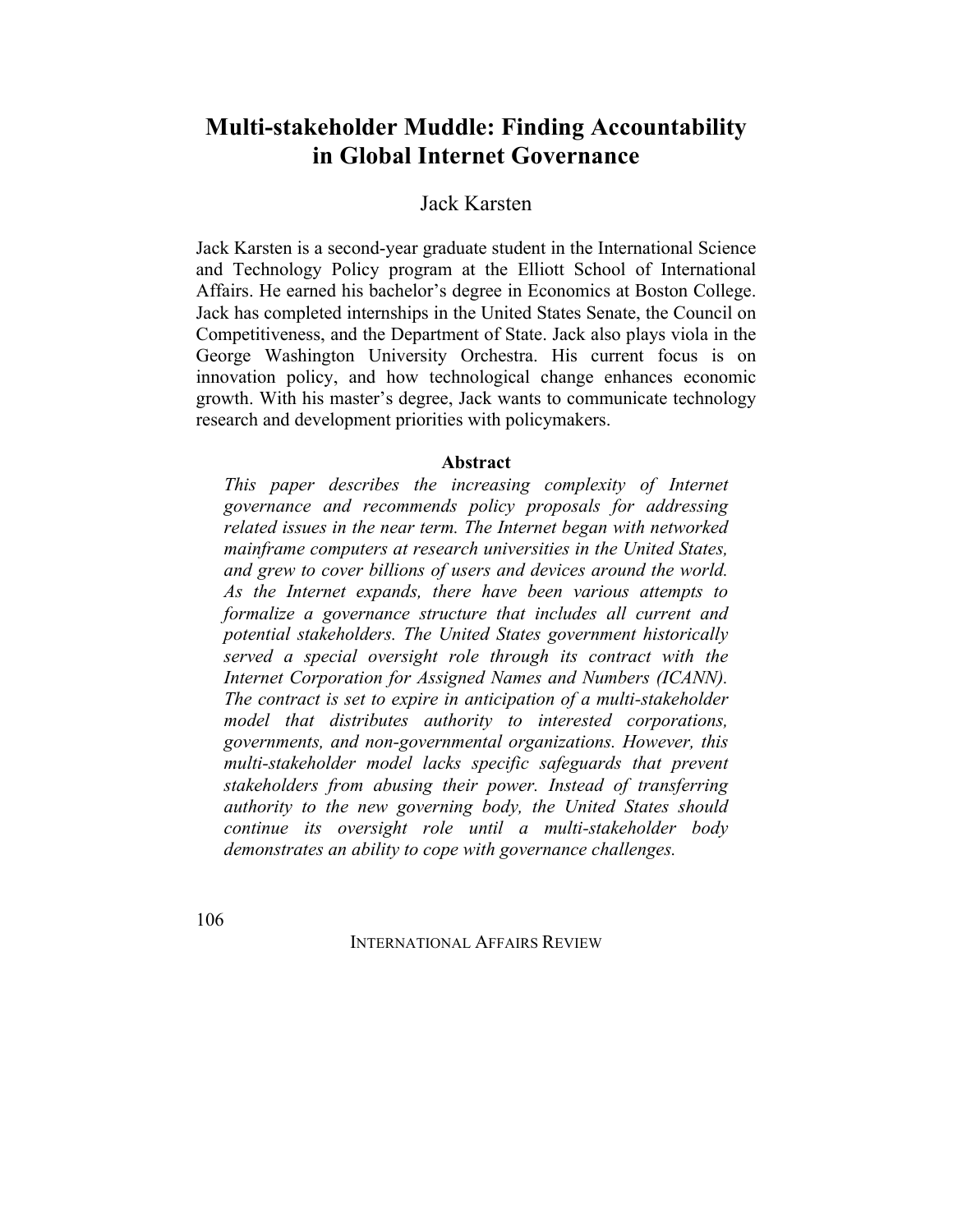#### **Background**

In order to fully discuss the future of Internet governance, it is instructive to consider the Internet's history. Much of the research and development of early computer networks was government-funded. Prior to the Internet, the Advanced Research Projects Agency Network (ARPANET) connected computers owned by federally-funded research centers at universities around the United States. The scientists working on the project viewed ARPANET as a way to share computing power and specialized machines with research universities. Meanwhile, the Department of Defense officials that approved funding for the project held another set of priorities: the creation of a decentralized communications network that could survive a nuclear attack.<sup>1</sup> Through this, ARPANET demonstrated how a given technology attracts multiple stakeholders with different ideas about its use.

The researchers who worked on ARPANET developed a distributed method of decision-making for their work. Stephen Crocker, a graduate student at UCLA, started a standardization process that he called Request for Comments (RFCs). The original RFCs asked interested members of the ARPANET community what they thought about a given technical question and the replies were compiled into a single document that represented the ideas of the entire group. While all authors sign an RFC, no individual contributions received attribution. This method is a multistakeholder approach for setting technology standards that prefigures proposed models of Internet governance.

The history of the Internet's address system, called the Domain Name System (DNS), also sheds light on what future oversight might look like. Internet historian Ross Rader states that DNS is "a conscious product of human design...no one realizes this until the time to make a change has long passed…the average person, who is generally the most affected, has little or no opportunity to participate in the process."<sup>2</sup> DNS was conceived in RFC 799 and published in 1981, as a way to maintain a global master list of the addresses of Internet-connected computers. As the network grew, disagreements over who should manage the system sparked "The

VOLUME XXIII, NUMBER 2 **·** SPRING 2015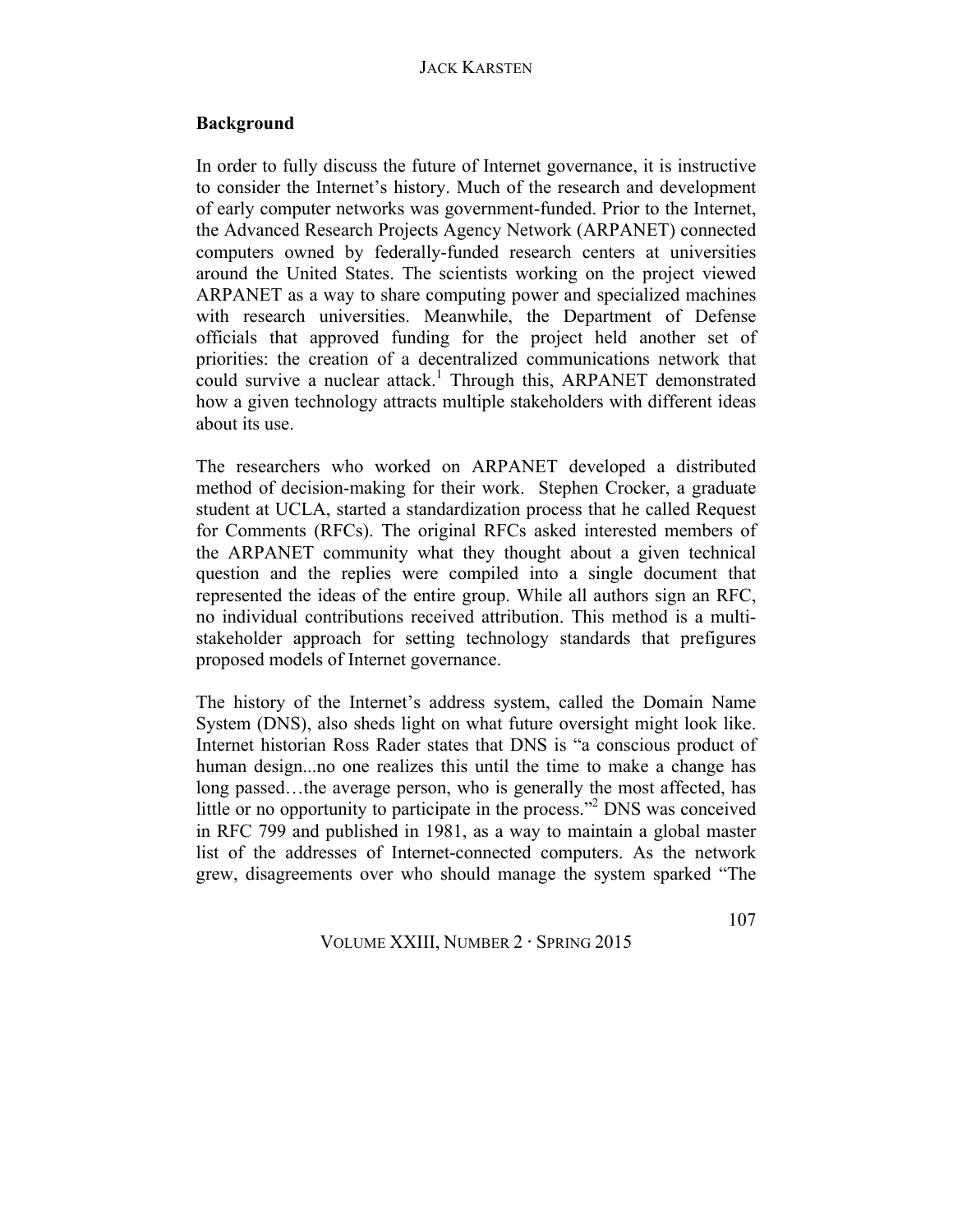DNS Wars." While the various stakeholders argued among themselves, President Clinton directed the Department of Commerce to "privatize, increase competition in, and promote international participation in the domain name system."<sup>3</sup> In 1998, The Department of Commerce finally awarded ICANN the contract for Internet Assigned Numbers Authority (IANA), which includes managing DNS and other vital technical functions. The history of ICANN's contract shows the power of a central authority to make progress on technical issues in spite of stakeholder disagreement.

ICANN's Board of Directors includes voting members who set policies and non-voting members who advise and observe. The non-voting members include the Government Advisory Committee (GAC), a group of 111 country representatives that make recommendations to the ICANN Board.<sup>4</sup> The United States is part of the GAC in addition to holding a contract with ICANN itself. This privileged position has led to some proposals to transfer this contract to an intergovernmental organization such as the International Telecommunications Union (ITU), a UN body that sets standards for communications technology. Each ITU member receives a single vote regardless of population size or Internet penetration, a system that gives smaller countries more power than proportional representation. The ITU also benefits governments with limited resources by providing a single forum for handling international technology policy.

Oversight of ICANN's contract was assigned to the National Telecommunications and Information Administration (NTIA), an agency within the Department of Commerce. As its name implies, NTIA's primary role is "advising the President on telecommunications and information policy issues,<sup>"5</sup> which becomes increasingly important as more technology policy issues involve international stakeholders. The White House, Department of State, and other executive branch agencies may have a hand in developing a global framework for Internet governance. NTIA also focuses on "ensuring that the Internet remains an engine for continued innovation and economic growth,<sup>"6</sup> which includes overseeing the ICANN contract. The contract allows NTIA to ensure that

108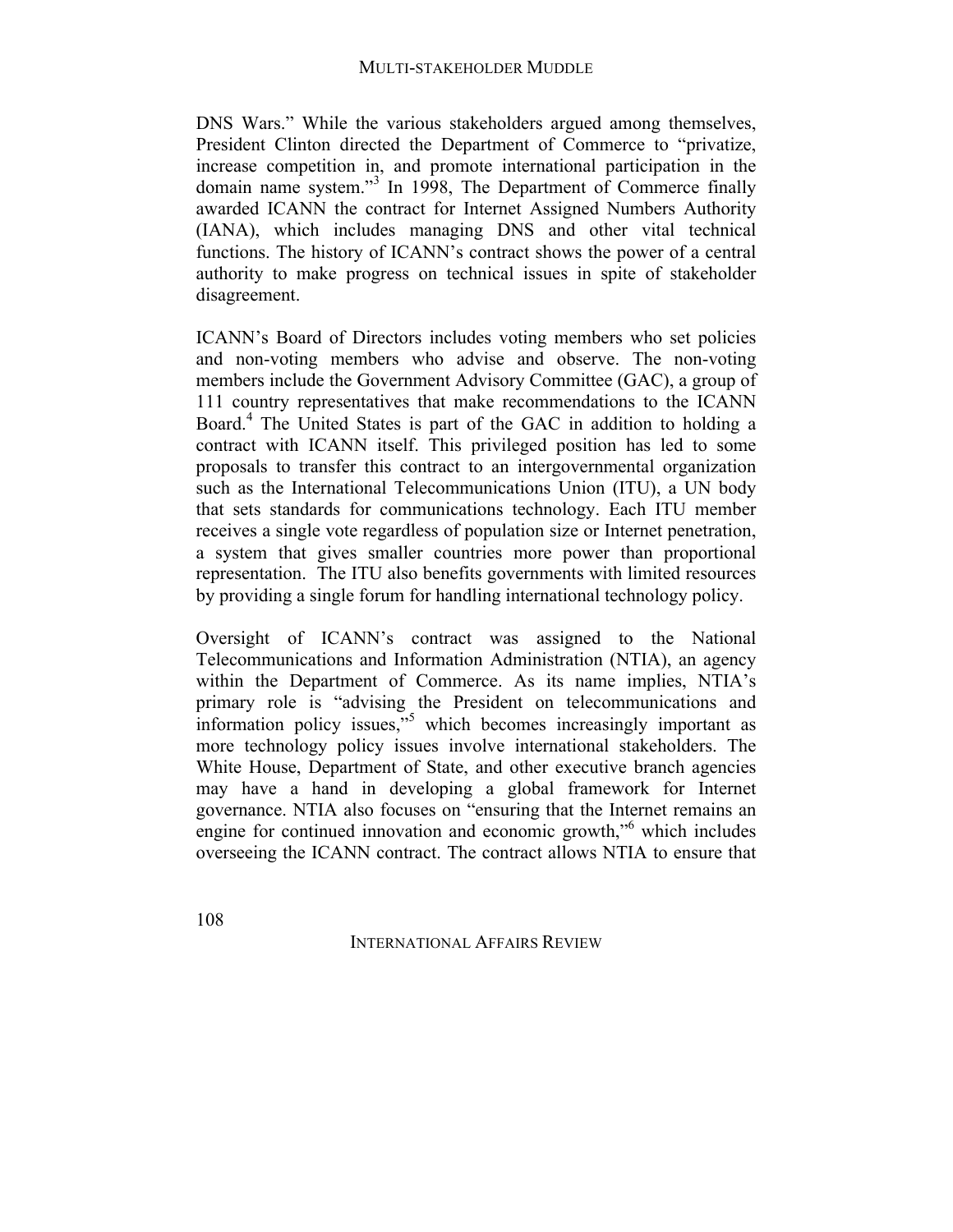

the Internet continues to function smoothly, empowering economic growth around the world.

VOLUME XXIII, NUMBER 2 **·** SPRING 2015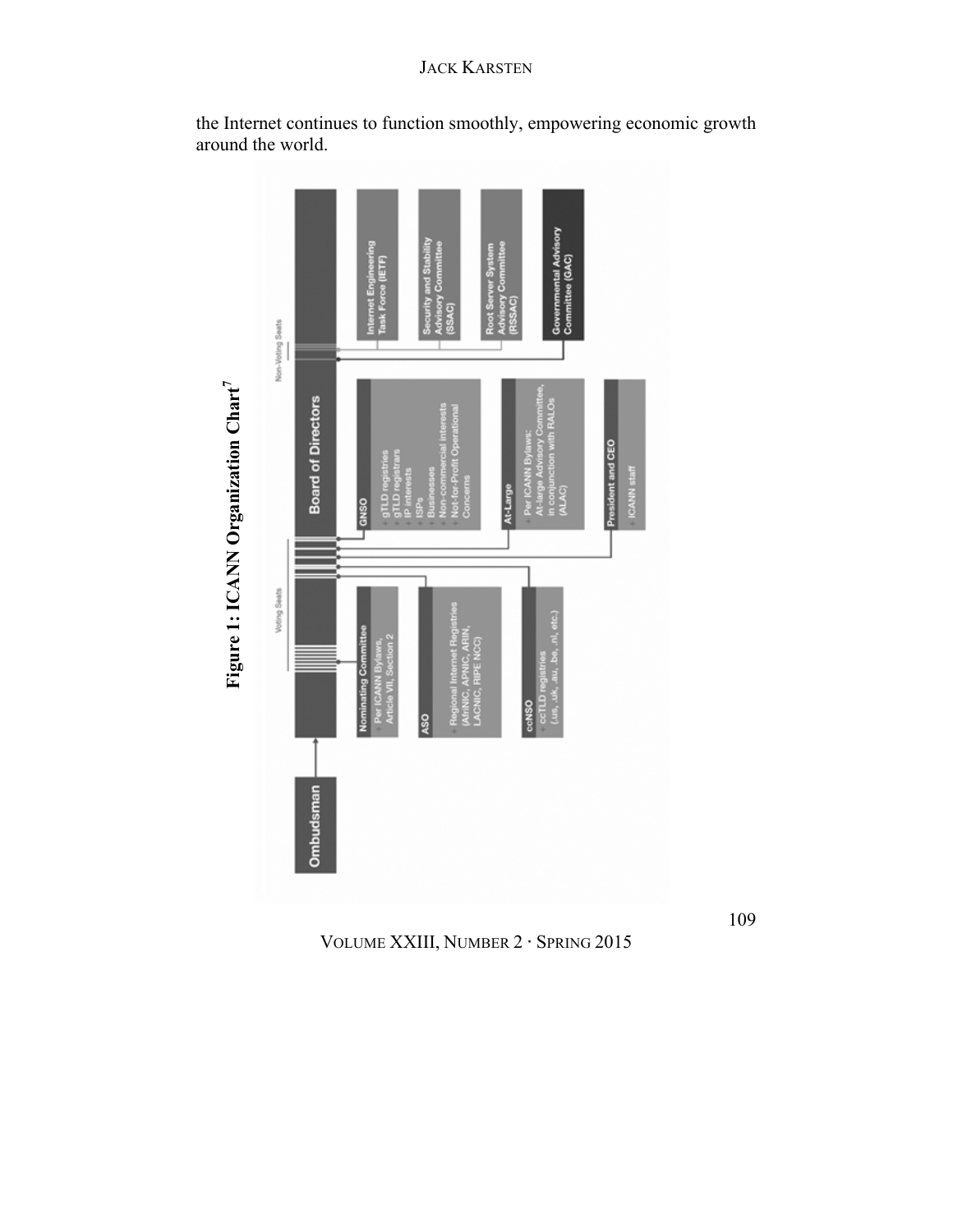In addition to NTIA, Congress has also shown an interest in ICANN's activities. Since 1997, congressional committees have held 33 hearings on the DNS function as it relates to issues from intellectual property protections to cybercrime.<sup>8</sup> Some legislators have introduced bills to protect the interests of the American government with regards to ICANN's functions. Securing government websites with .gov and .mil top-level domains (TLDs) are one important objective. Section 1646 of Senate Bill 2140 would give the Department of Defense sole power over the .mil TLD. A House version of the FY2015 budget, HR 4660, forbids the Department of Commerce to use funds to carry out the IANA transition. Meanwhile, a Senate version of the budget, S.2437, requires NTIA to report on how the IANA transition will protect ICANN from foreign government or intergovernmental influence. These bills demonstrate Congress is prepared to use its legislative and budgetary power to maintain the U.S. government's relationship with ICANN.

The multi-stakeholder model does not necessarily align the interests of Internet users with those of the stakeholders that make decisions. For instance, the multi-stakeholder approach sharply contrasts with the

THE MULTI-STAKEHOLDER **MODEL DOES NOT NECESSARILY ALIGN THE INTERESTS OF INTERNET USERS WITH THOSE OF THE STAKEHOLDERS THAT MAKE DECISIONS.** 

representational structure of democratically-elected rulemaking bodies. In Congress, for example, citizens elect a fixed number of representatives that share their views on a wide variety of issues. Constituents can elect new representatives in an upcoming election if they are dissatisfied with the incumbent's voting record. The multi-stakeholder model currently

lacks any similar and specific criterion for approving or denying membership. Approved stakeholders could make decisions that affect all Internet users without having any accountability to them. Users could still contact representatives of their national governments, but their power would be diluted by the addition of businesses and non-governmental

110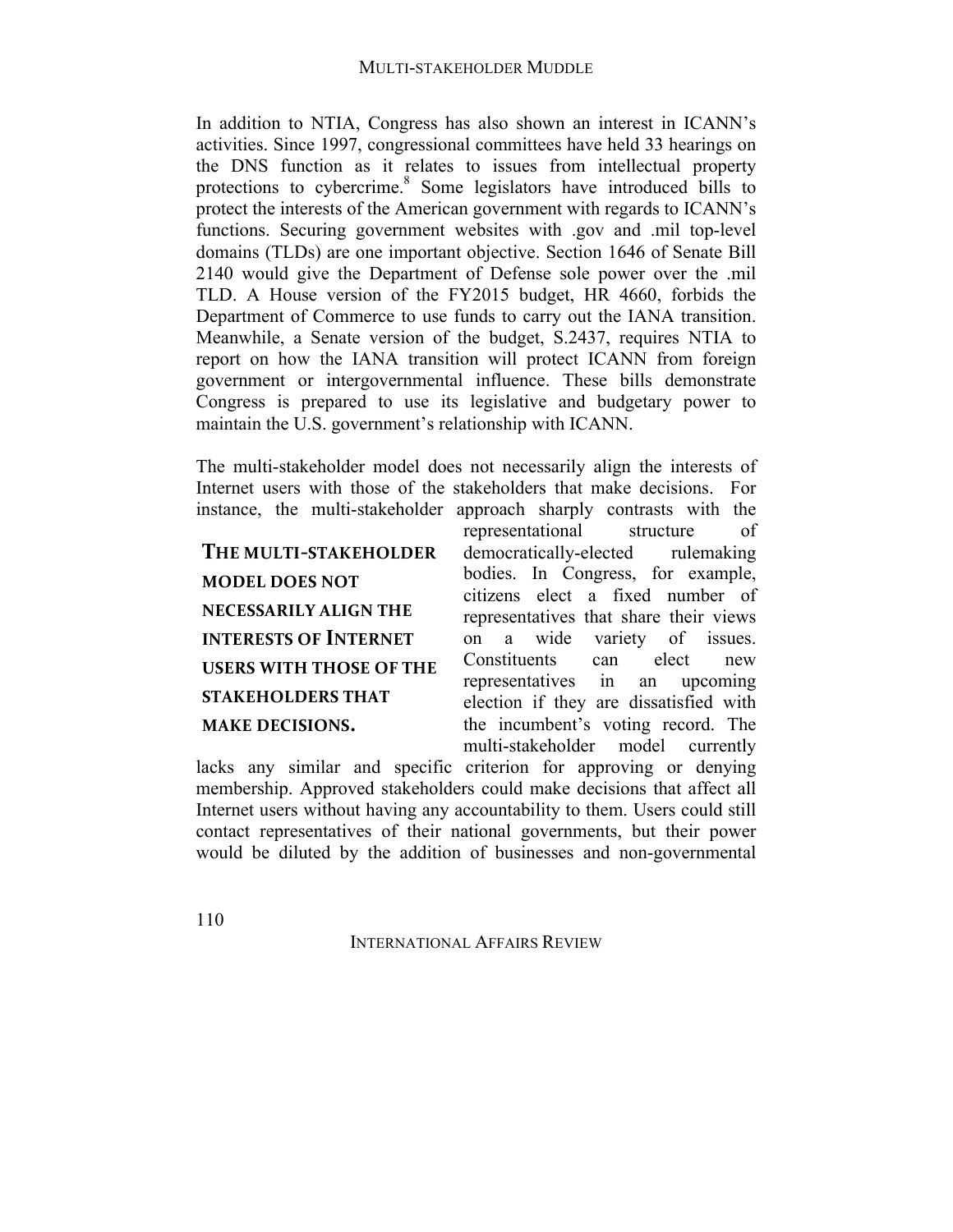organizations that may have differing interests. A multi-stakeholder model does not automatically guarantee greater accountability for Internet users.

A multi-stakeholder model would also need a mutually agreed upon conflict resolution process. Governments and corporations could move to block competitors' interests without leaving the aggrieved party any opportunities to appeal. ICANN was incorporated under California state law, with all of its associated rights and responsibilities. Anyone with a claim could sue in a California court and seek damages taken from ICANN's physical assets. The contract with the Department of Commerce adds another level of legal safeguards. ICANN could sue the federal government or vice versa if either party failed to uphold their end of the agreement. If ICANN moved to another jurisdiction, it could lose some protections afforded by the American legal system. Developing a satisfactory dispute resolution system would ensure that ICANN remains accountable for its actions.

The discussion of Internet governance includes numerous technical and political issues. To address the implications of Internet governance, it helps to define the issue more narrowly. In 2014, the Congressional Research Service published a report on Internet Governance admitting that "there is no universally agreed upon definition."<sup>9</sup> The World Summit on the Information Society (WSIS) and offered the following definition: "Internet governance is the development and application by governments, the private sector and civil society, in their respective roles, of shared principles, norms, rules, decision-making procedures, and programmes that shape the evolution and use of the Internet." <sup>10</sup> This definition identifies different stakeholders and issue areas within Internet governance, but stops short of matching the stakeholders to issues. Without clearly delineated duties between stakeholders, there are no barriers to groups trying to wield power outside their area of expertise. Notably, the WSIS definition expands the concept of Internet governance beyond general maintenance and standard setting, two areas already covered by ICANN and other Internet groups. An effective multistakeholder framework must clearly assign responsibilities to each

VOLUME XXIII, NUMBER 2 **·** SPRING 2015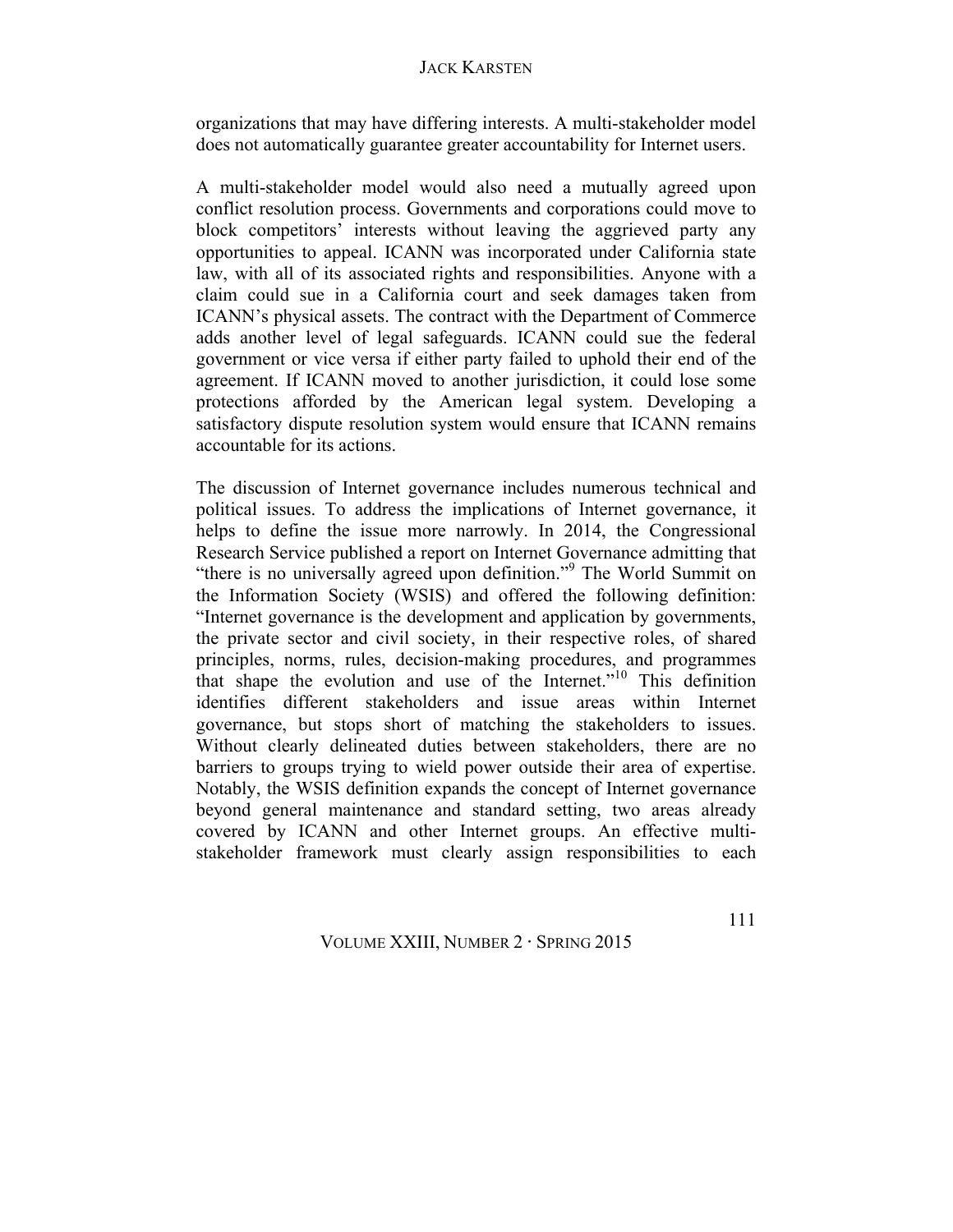stakeholder so some issues are not continually debated while other concerns are underrepresented.

## **Transparent Transfer**

Without a precise definition of Internet governance, many different groups can claim a stake in some aspect of the Internet. Given the Internet's multiplicity of uses, its growing user-base, and the variety of services it provides, how should one define an Internet stakeholder? Should the Internet be governed by information technology professionals or by its end users? The former option assumes that the Internet is politically neutral, or that IT professionals are equipped to make political decisions. The latter option recognizes the political importance of the Internet and provides for popular representation. Anyone could potentially benefit from Internet access, but declaring everyone a stakeholder presents some practical problems. By splitting representation among interested companies, standards organizations, and governments, a multi-stakeholder approach would radically depart from established models of international governance.

There are very few governance models that encompass almost the entire world's population; the United Nations is perhaps the best known international organization, but its members delegate very little authority to the body. Full representation and no authority allow the UN to pass recommendations but not implement them. There is a proposal from several Member States of the International Telecommunications Union (ITU), an independent unit of the United Nations, to transfer IANA authority to that body.<sup>11</sup> Any corporations or non-profits that have an interest in Internet governance would have to lobby their ITU representative for consideration of their views. In this system, all member countries would get equal voice in the proceedings of the ITU, despite differences in the number of Internet users or positions on Internet governance. For this reason, NTIA would be justified in rejecting a proposal for oversight by an intergovernmental body.

112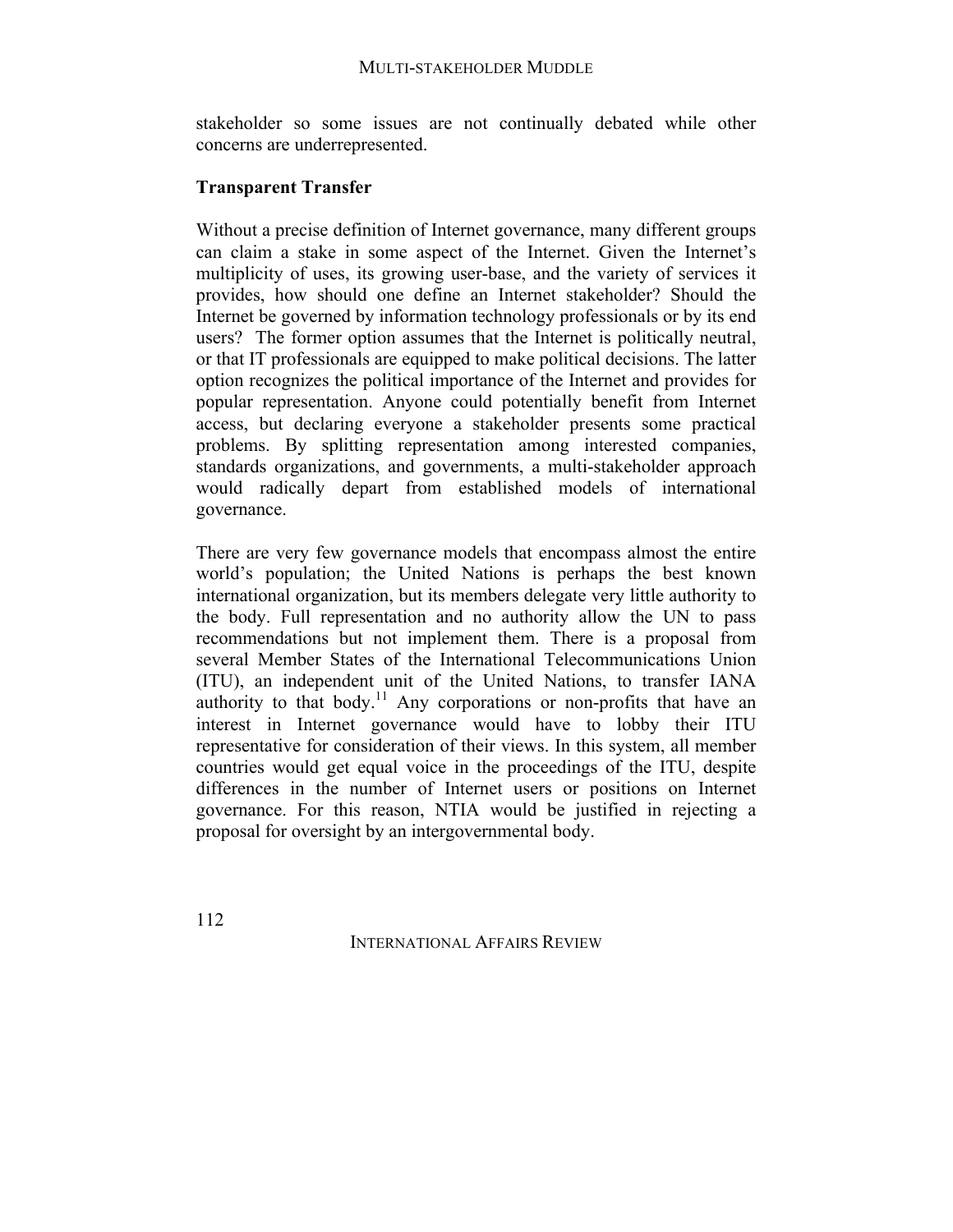Though the Internet is a global network, its individual and corporate users still reside in nation-states ruled by sovereign governments. Internet users have no political standing except in the country where they hold citizenship. Likewise, businesses are incorporated according to the laws of one or more nation-states. Government delegates speak on the behalf of their citizens and corporations about transnational issues. Citizens and corporations may disagree with their government's position, or have interests in multiple countries, but they still have no political power outside of the nation-state system. A multi-stakeholder system would have to bypass international political hierarchy such that governments, corporations, and NGOs have an equal say on Internet governance issues.

In recent years, the Obama Administration has faced mounting pressure from foreign governments to reduce the influence of the United States government on the Internet. In March of 2014, NTIA announced its intention to release ICANN from its contract when it expires on September 30, 2015. The agency wishes to move to an international multistakeholder governance model for IANA after its contract expires. NTIA has requested that ICANN establish a multi-stakeholder group to take over its oversight position. This transition introduces uncertainty into ICANN's ability to coordinate a global address system for the Internet. For example, ICANN would be unable to guarantee the services it currently provides without the legal protections provided in its contract with NTIA. Congress must direct NTIA to demonstrate how ICANN will maintain these protections in a new governance model. Consequently, NTIA should delay its planned transition until it provides more concrete details on a future governance model.

In order to facilitate a future transition, NTIA must provide a more detailed plan that better communicates the objectives of the new Internet governance model for potential stakeholders. NTIA wants the United States to share responsibility for Internet governance with other nations and non-government stakeholders. However, governments such as Russia have sought greater control over the global infrastructure of the Internet, counter to the purposes of a multi-stakeholder model.<sup>12</sup> These states criticize the perceived influence of the United States, pointing to ICANN's

VOLUME XXIII, NUMBER 2 **·** SPRING 2015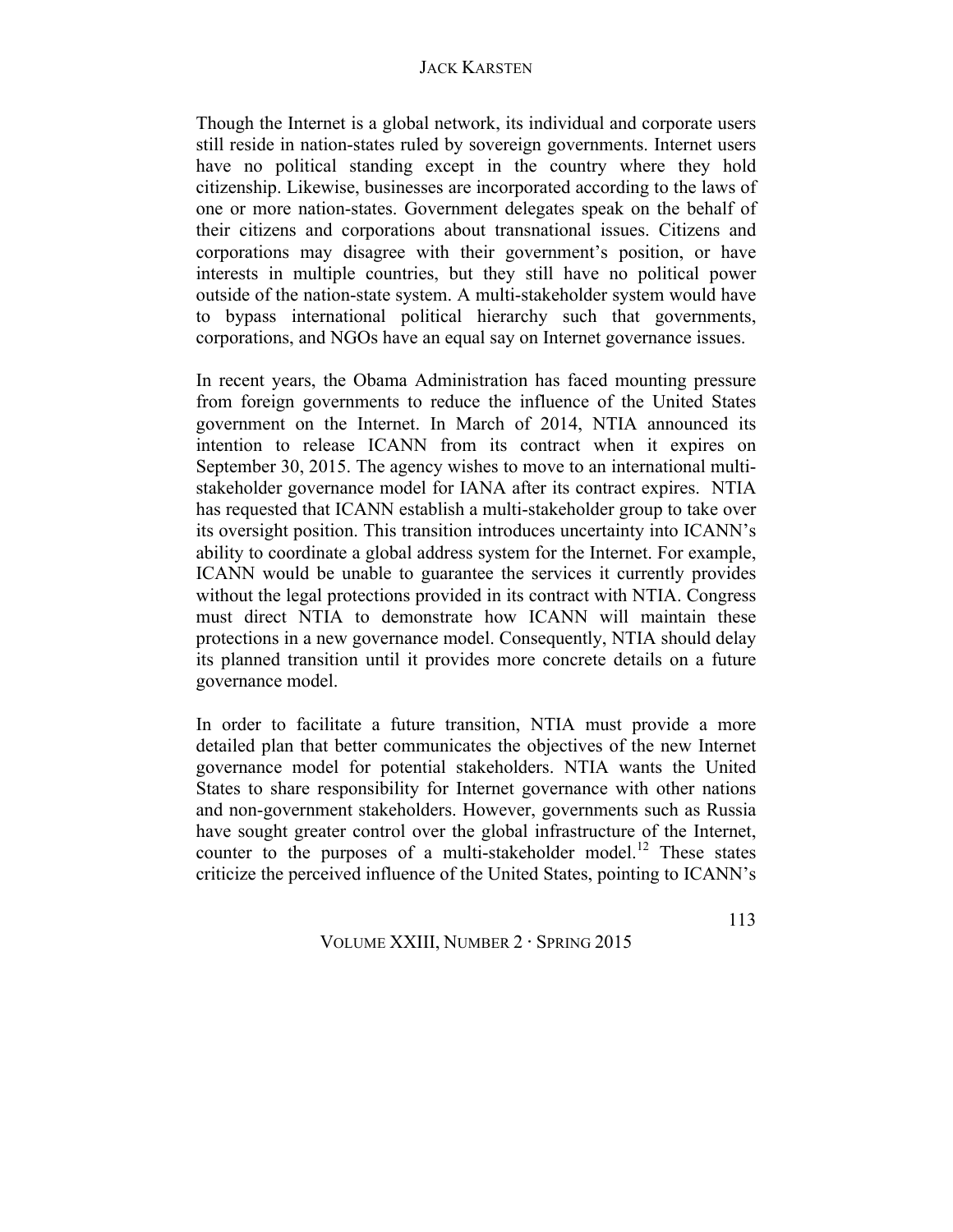contract with NTIA. Their criticisms gained additional credence, at least symbolically, with the evidence that the National Security Agency (NSA) was listening in on calls made by foreign heads of state.<sup>13</sup> However, this issue focuses on the actions of the NSA rather than the governance of NTIA and has nothing to do with ICANN's contract with the federal government. Allowing the contract to expire will not address the issues of privacy and government surveillance that these nations raise.

NTIA has not clearly demonstrated how the status quo hurts the United States or what it will gain from the change to a multi-stakeholder governance model. On behalf of the federal government, NTIA has renewed its contract several times since ICANN was established in 1998,

# **NTIA HAS NOT CLEARLY DEMONSTRATED HOW THE STATUS QUO HURTS THE UNITED STATES OR WHAT IT WILL GAIN FROM THE CHANGE TO A MULTI-STAKEHOLDER GOVERNANCE MODEL.**

and can do so as many times as is necessary. To justify its change of course, NTIA cites a 1998 Department of Commerce Statement of Policy that the United States is "committed to a transition that will allow the private sector to take leadership for  $DNS$  management."<sup>14</sup> However, that justification does not account for growing interest

in Internet governance issues in intervening years among national governments. Privatization may be a worthy goal, but the growth of Internet usage around the world makes privatization increasingly complicated in practice. The addition of stakeholders will only dilute the power of the United States government and American businesses.

While nations have a great deal of control over the Internet within their own borders, opponents of the change demand guarantees that national governments will not set standards for the global Internet. Satisfying the opposition will be difficult, since a multi-stakeholder model would necessarily include delegates from countries that have poor records on Internet freedom. A new oversight body would have to define Internet stakeholders broadly enough to satisfy critics of United States government

114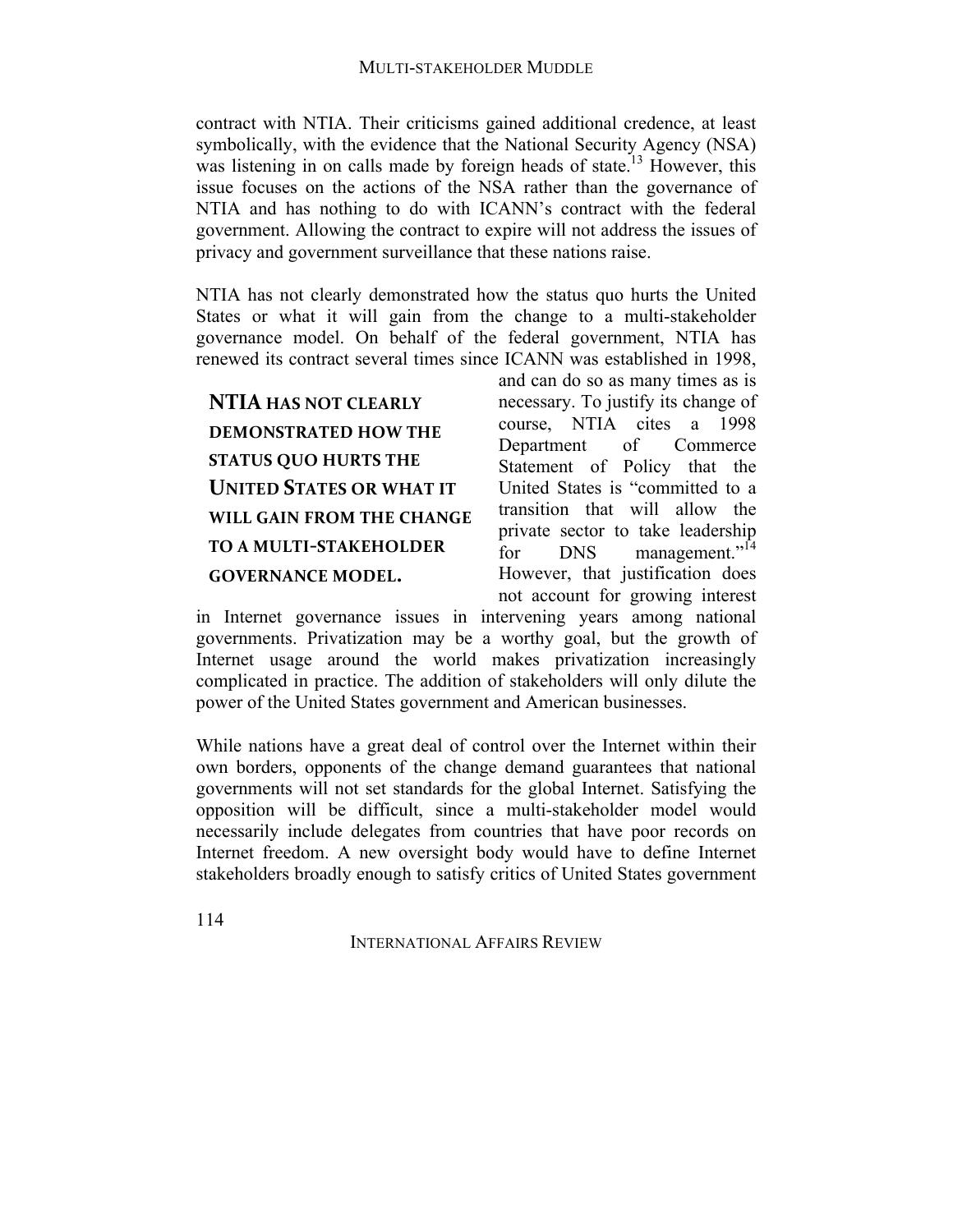influence, but narrowly enough to avoid the influence of any bloc of governments. Meanwhile, these government representatives will have to share power with businesses and non-governmental organizations in a multi-stakeholder model. Increasing the number of groups overseeing the IANA contract allows for endless combinations of competing interests. Once NTIA oversight responsibility has been relinquished and diffused among many independent stakeholders, there is no way to return that responsibility to the United States.

Small countries that lack expertise on the Internet's technical standards would benefit from the autonomy that the United States has given ICANN. The United States government has not yet pressured ICANN using its contract, reflecting the quality of work that ICANN has accomplished so far. In more than fifteen years since ICANN's establishment, the amount of information on the Internet and the number of users with access to that information has grown significantly. Continuing NTIA's stewardship of IANA functions benefits developing countries that are beginning to build Internet infrastructure by guaranteeing the same opportunity as the United States to access and contribute to information and services available online. Were a multi-stakeholder or intergovernmental group to take on an oversight role, conflicting interests could change how ICANN functions.

To ensure that other governments do not gain control over IANA functions, a majority of Congress must convey its misgivings to NTIA regarding the planned transition. Should the current plan backfire, it could have grave consequences for NTIA. Rather than legislate the terms of a transfer, Congress should respect NTIA's independence by expressing its specific concerns in negotiations with NTIA and the White House. Recommendations from Congress could carry great weight at NTIA, especially since its budget must receive the approval of Congress. In response, NTIA should develop and implement a set of safeguards on the transfer of the IANA contract that prevents national governments from changing the Internet's functionality on a global level. Ideally, NTIA would renew the IANA contract while continuing to develop a satisfactory model of Internet governance.

VOLUME XXIII, NUMBER 2 **·** SPRING 2015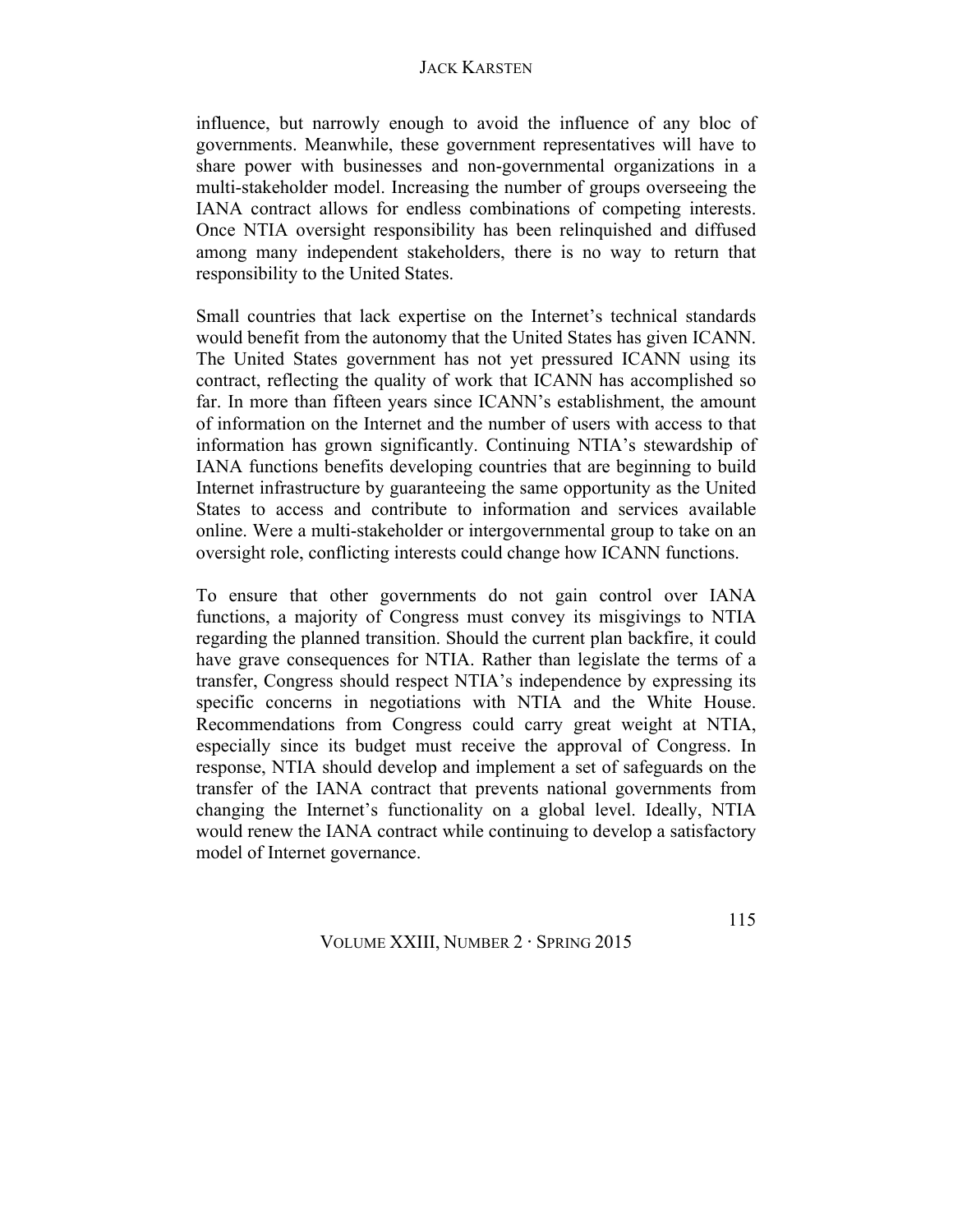## **Negotiating Terms**

NTIA is an independent agency of the United States government that does not seek direction from Congress to carry out its duties. To maintain the United States government's oversight role, Congress should negotiate with NTIA and the Obama Administration to renew the IANA contract. To preserve the independence of the agency, Congress should refrain from legislating terms of the IANA contract renewal. The White House should also be part of the negotiation because of the influence that the president has over an executive agency. However, Congress ultimately controls the budget of NTIA and can set conditions on how funds are used. In this case, Congress could prohibit any spending on the transfer of IANA oversight. The power to approve agency budgets serves as a powerful check on the activities of executive branch agencies like NTIA. Given NTIA's current plans for transition, a push to renew the IANA contract must originate in Congress.

The negotiated outcome should not tie ICANN to the United States indefinitely, but should postpone a handoff until Internet stakeholders can outline a satisfactory governance model that preserves the interests of the United States. In his opening statement to the Subcommittee on Communication and Technology, Congressman Greg Walden said of the IANA transition: "There's no putting the genie back in the bottle once the transition begins. We are holding this hearing because far too much is at stake for any uncertainty or ambiguity as to our path forward."<sup>15</sup> There can be no temporary measures with this transfer because any conditions would need to be codified in a separate contract. Rather than transfer power to an unknown entity, a multi-stakeholder group should earn its power by demonstrating its capacity for overseeing IANA functions.

The Domain Openness Through Continued Oversight Matters (DOTCOM) Act of 2014, under consideration in the House of Representatives, places a condition on the handoff by requiring a report of NTIA's role in handling of DNS. This report would include "the advantages and disadvantages of relinquishment of NTIA over Internet domain name system functions…any principles or criteria that NTIA sets

116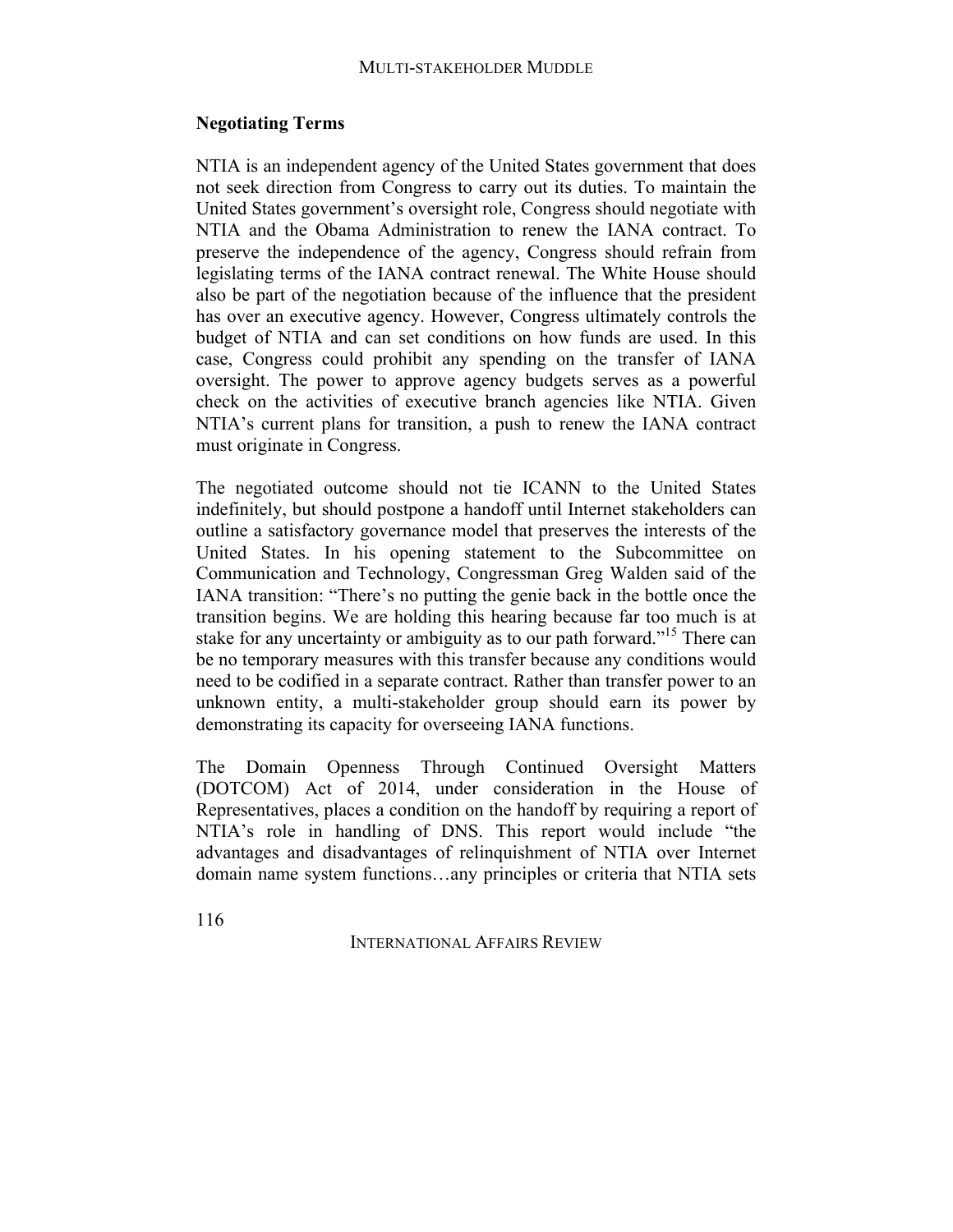for proposals…the processes used by NTIA and other Federal agencies for evaluating such proposals."16 The DOTCOM Act does not prevent NTIA from carrying out their proposed plan, but it does require the agency to perform due diligence during the transfer process. Even if the bill never becomes law, the reporting requirements provide a framework for negotiations between Congress and NTIA. Agreeing to a transparent transfer process would satisfy some critics in Congress, which could prevent the passage of more obstructive legislation.

The final provision of the bill asks for "a definition of the term 'multistakeholder model,' as used by NTIA with respect to Internet policymaking and governance."<sup>17</sup> Many Congressmen recognize the economic and political importance of the Internet, but few possess a clear understanding of the idea underpinning the proposed transfer of oversight responsibility because few examples of multi-stakeholder models exist. International coordination typically requires lengthy negotiations and

agreements, so an agency devolving responsibility to an international group without a formal report from Congress or the administration comes as a surprise. In the absence of an incumbent international multi-stakeholder organization, NTIA must clarify its vision of a future for the IANA contract.

BY RECOMMENDING THE **RENEWAL OF THE IANA CONTRACT, CONGRESS**  WOULD MAKE THE **AMERICAN PEOPLE STAKEHOLDERS IN THE INTERNET.** 

The simplest way to remedy this situation would be to extend the IANA contract past its current expiration date in September 2015. To achieve this end, NTIA could change its position and renew its contract, but it appears the agency made up its mind when it released its March 2014 statement. To override this position, Congress should negotiate with NTIA to renew its contract with ICANN. NTIA is normally insulated from politics given their administrative role in the Commerce Department. However, their actions concerning Internet governance deserve scrutiny given that millions of Americans use the Internet every day. By recommending the

VOLUME XXIII, NUMBER 2 **·** SPRING 2015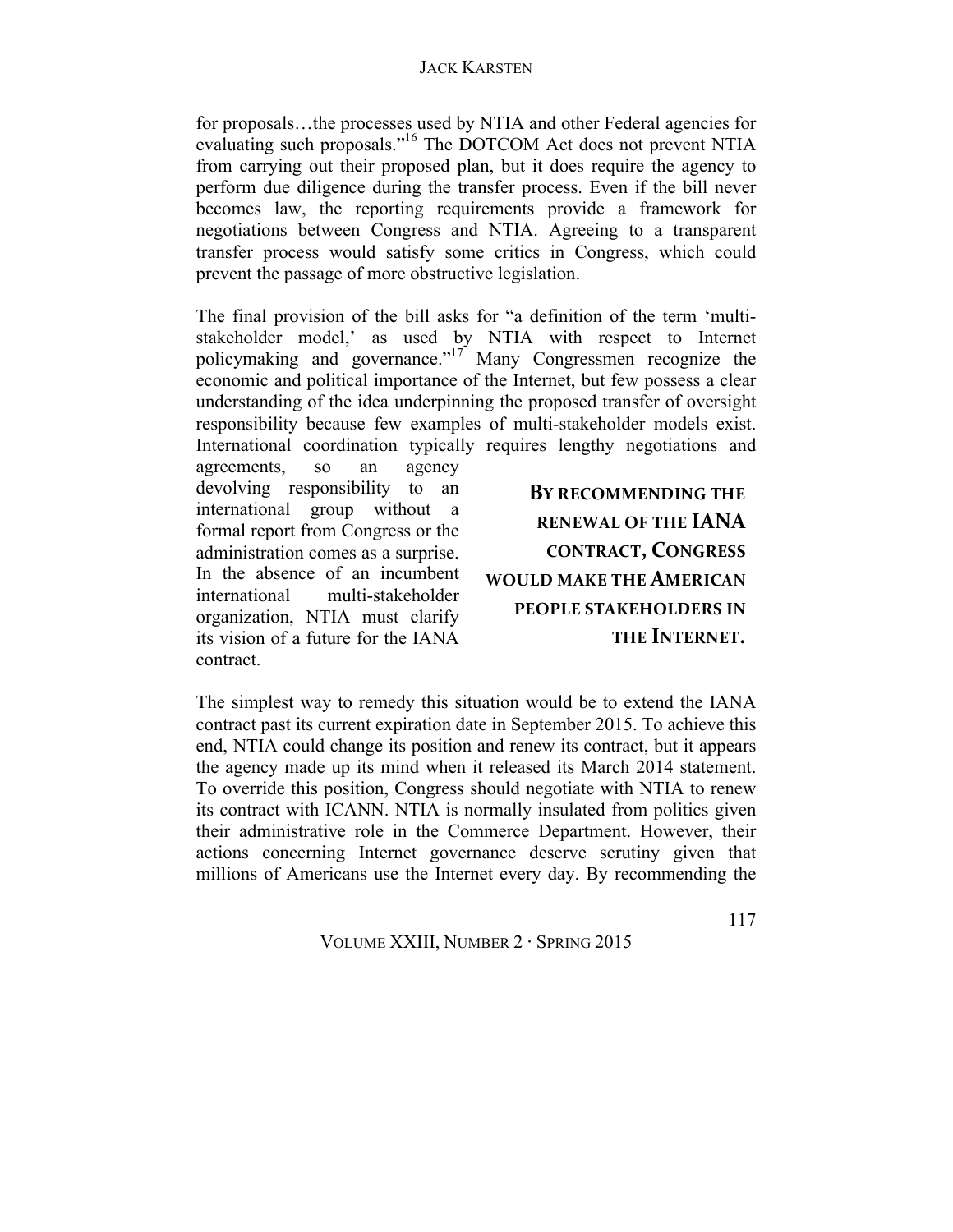renewal of the IANA contract, Congress would make the American people stakeholders in the Internet.

## **Reasons for Renewal**

Renewing the IANA contract upholds the interests of the United States within Internet governance. If NTIA transitions the IANA function to a multi-stakeholder group, then the United States loses a tool for holding ICANN accountable. U.S. contract stewardship has coincided with the rapid growth of Internet access and online commerce. Over three billion people around the world use the Internet, generating over \$1.5 trillion of online commerce.<sup>18</sup> Many of the world's top Internet companies are American, attracting investment dollars and top talent from all over the world. Renewing the IANA contract would allow these companies to continue to thrive in a global marketplace.

NTIA announcement of the IANA transition provided the perfect opportunity to fully discuss the reasons for maintaining the IANA contract. Internet governance discussions occurred frequently in 2014: NTIA announced the IANA transition in March followed by Congressional hearings, the NETmundial meetings on multi-stakeholder governance were held in Brazil in April, the Internet Governance Forum met in Istanbul in September, and the ITU held their quadrennial plenipotentiary meetings in South Korea in November. Notably, the ITU voted against expanding its mandate to include Internet governance, in line with American opposition to a multilateral solution for Internet governance. These issues will be revisited in December 2015 during the World Summit on the Information Society (WSIS+10), a follow up to the 2005 WSIS that first called for a multi-stakeholder framework for Internet governance. These international forums should inform but not dictate what actions the United States should take regarding its contract with ICANN. Whenever considering a new policy, the status quo should always be examined to determine if change is necessary.

Various stakeholder hold unique definitions of Internet governance, complicating efforts to reach a consensus definition. One group seeks an

118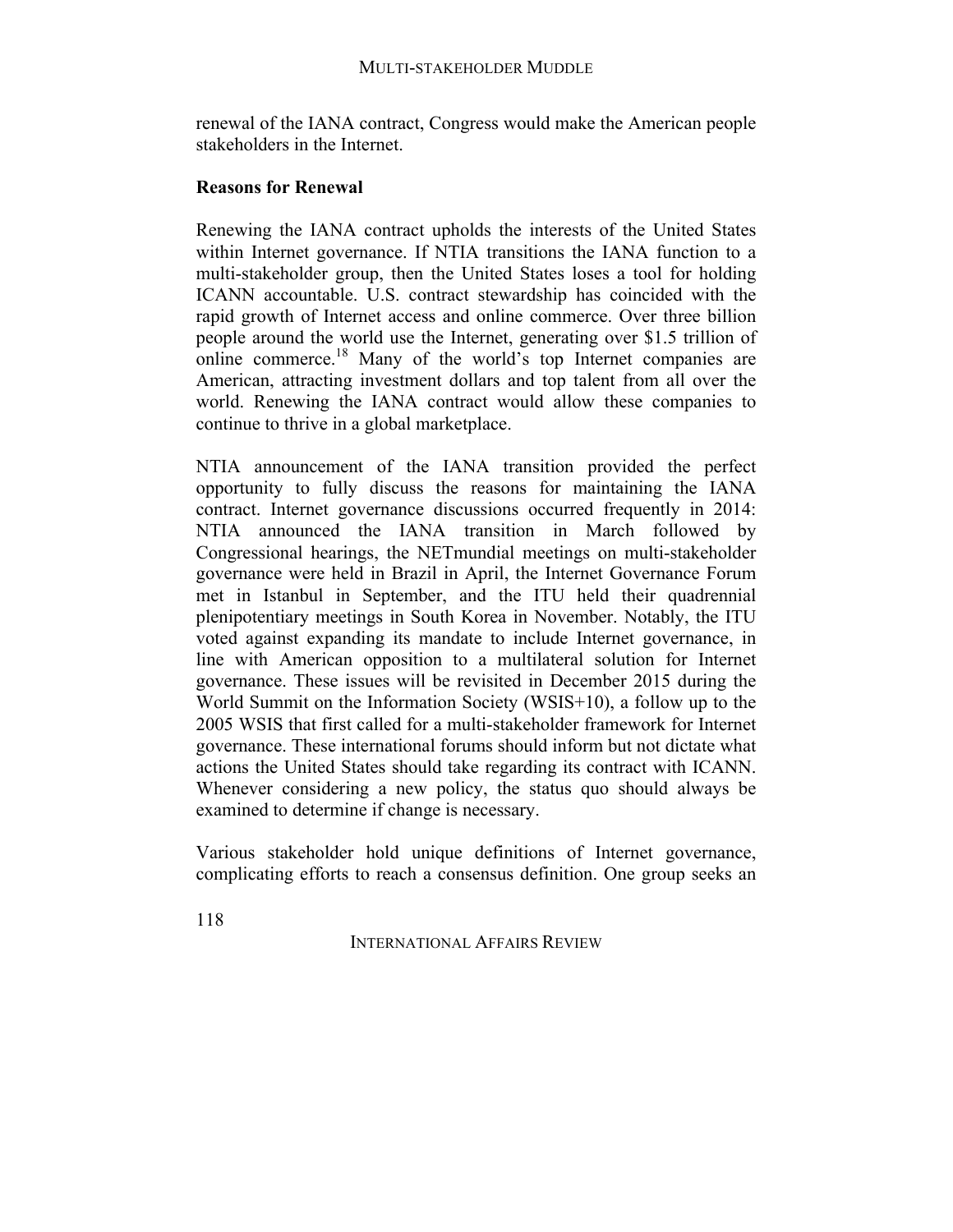expansive definition of Internet governance that includes regulation of human activity online, while another group narrowly focuses on the technical standards and maintenance of the Internet. Defining Internet governance broadly would combine technical and political issues under one tent where political disagreements could halt progress on technical issues. Meanwhile, focusing narrowly on the technical functions of the Internet ensures reliable maintenance and standards setting. Renewing NTIA contract would limit the scope of ICANN's operations to the areas of its expertise.

As previously stated, many foreign governments have called for the United States to relinquish its oversight role of the IANA function. Backtracking on the transition plan will displease these same governments, who will amplify their calls to remove authority from the United States. However, this foreign opposition may offer NTIA an opportunity to reaffirm its commitment to a multi-stakeholder model unfettered by government control. The transition will only occur if foreign governments can be shown not to have a hand in the new multistakeholder model. As an agency within the Department of Commerce, NTIA has no power to stop foreign governments from seeking to expand control over Internet governance. Likewise, a multi-stakeholder group that lacks geopolitical power cannot stop determined governments from opposing the goals of the larger group.

Congressman Walden identifies one particular role that a multistakeholder organization cannot take on: "The role that NTIA performs, though somewhat ministerial, has served as an important backstop…I remain concerned about how to prevent such a [government] take over in the future."<sup>19</sup> A contract provides legal protection for its signers; either party can rely upon courts for enforcement if the agreement is broken. The United States has strong legal institutions in place for enforcing contracts, but international conflict resolution is less robust. NTIA has yet to hold ICANN accountable for failing its contractual duties, but it could if necessary. A multi-stakeholder governing body would have no government contract by design, but also no authority to negotiate with

VOLUME XXIII, NUMBER 2 **·** SPRING 2015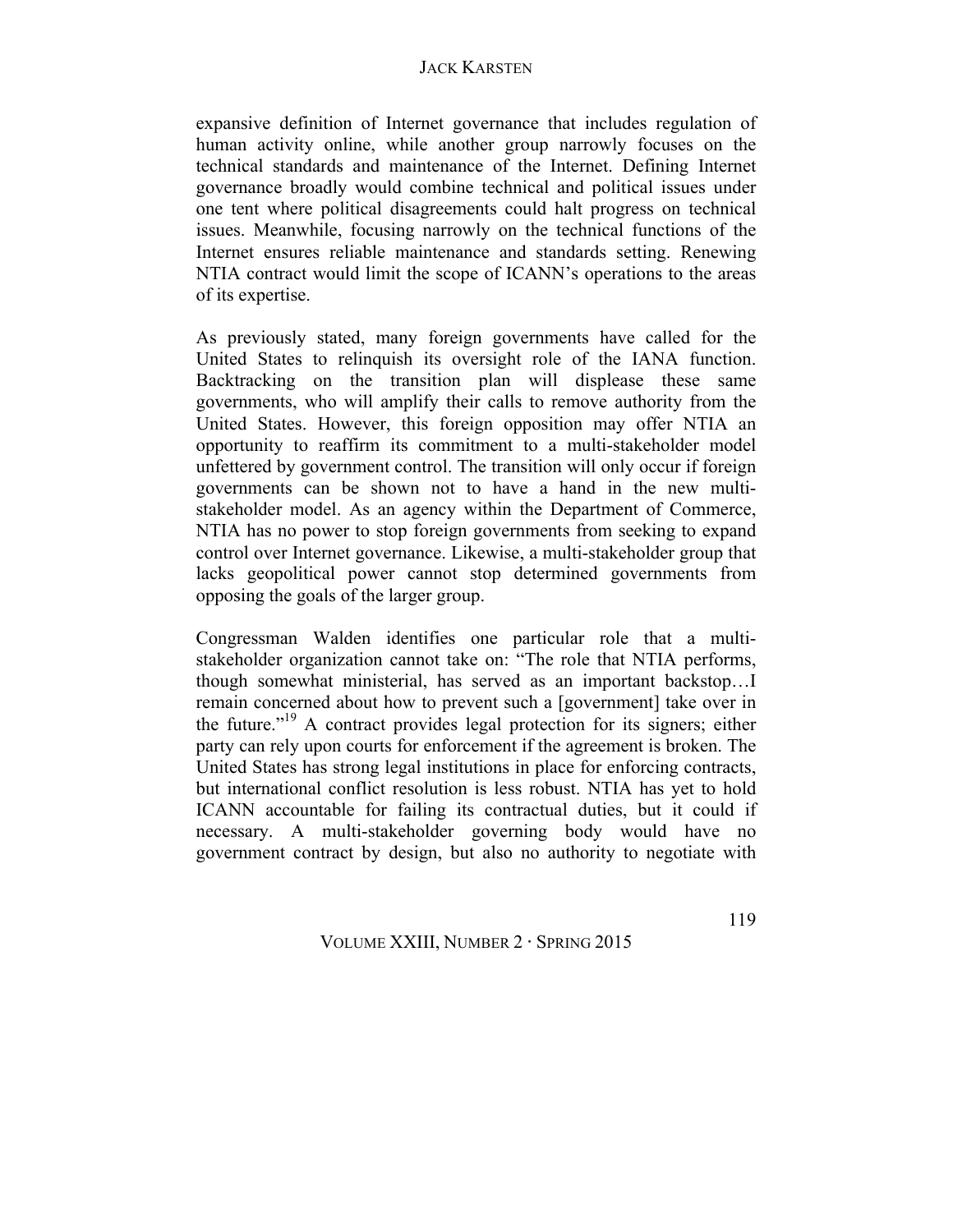governments that do not respect its independence. It would fall back on the United States and other like-minded states to negotiate on its behalf.

While the IANA contract explicitly details the U.S. government's expectations for ICANN, multi-stakeholderism presents a model without a mission. Stakeholders could choose to execute IANA functions to serve a narrow set of interests. As a network, the Internet is most valuable when any individual with an idea can reach as wide an audience as possible, but Internet openness is not a necessary component of a multi-stakeholder model. A large number of stakeholders could disagree about the best uses of IANA functions, such as which countries or groups deserve their own top-level domains. Advocates for a multi-stakeholder model must determine how to best guarantee Internet accessibility given opposing stakeholder interests.

Given the number of potentially conflicting interests at play, the IANA contract should not expire for geopolitical reasons. NTIA has the authority to renew its contract with ICANN, but if it chooses not to do so, then Congress should intervene to compel NTIA to renew its contract. Twenty bills on this topic have been introduced,<sup>20</sup> but the president will have to sign one of these bills to make it law, and Congress will have to negotiate a deal with the White House in order to delay the transfer of the DNS. Its best case lies in broadening the definition of Internet stakeholders instead. As Internet coverage expands and its uses multiply, people of all ideological stripes will take an interest in how it is governed. Inevitably, some people will work to restrict Internet openness. NTIA should renew the IANA contract so that the United States has more power to maintain the openness of the Internet.

The United States government has not reached a consensus on the subject of IANA stewardship. Consensus would allow the United States to more clearly communicate its vision of Internet governance to the American people and the rest of the world. NTIA announced its intention to transition to a multi-stakeholder model without recognizing the various stakeholders within the United States government. NTIA can act independently on the issue, but it must recognize the equities of other agencies as well as relevant congressional subcommittees. Ultimately,

120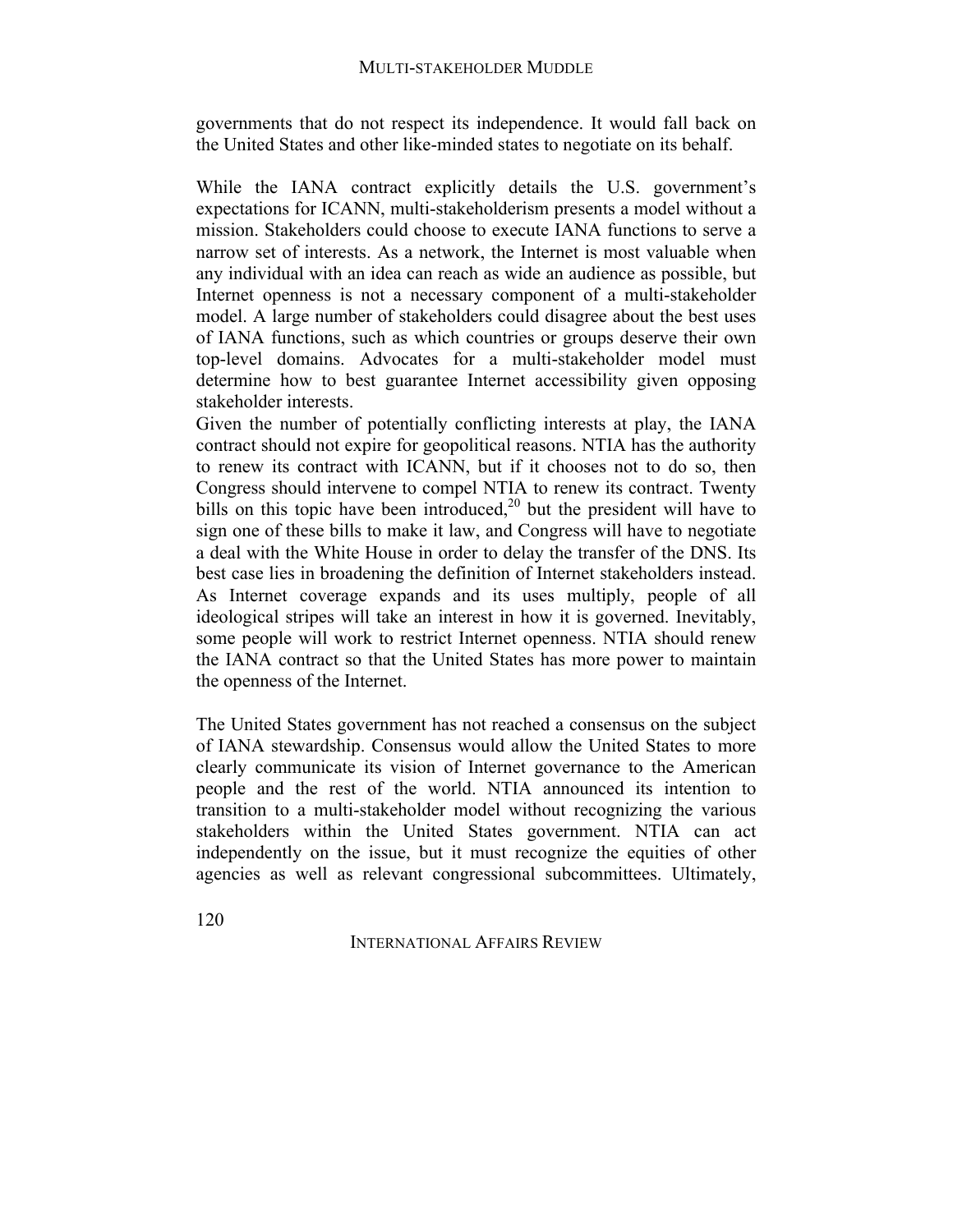Congress holds power over agency budgets, so NTIA should be prepared to justify its actions to Americans who are contributing taxpayer dollars to public programs.

In its public statement, NTIA asks ICANN to "convene global stakeholders to develop a proposal to transition the current role played by NTIA in the coordination of the Internet's domain name system."<sup>21</sup> The statement does not clarify who might be stakeholders outside of the organizations that ICANN already partners with, such as the Internet Engineering Task Force, Regional Internet Registries, and the Internet Society (see Figure 2). The only condition is "NTIA will not accept a proposal that replaces NTIA role with a government-led or an intergovernmental organization solution."<sup>22</sup> The Administration does not ask ICANN to change its structure or mission, but asks that it operate without the backing of any government. However,

removing U.S. support has no stated purpose for enhancing ICANN's performance in managing the Domain Name System. NTIA wants ICANN and the Internet as a whole to function exactly as it already does, but without the legal protection or authority provided by a government contract.

Congress passed the Consolidated and Further Continuing Appropriations Act of 2015, directing NTIA to report quarterly on the progress of the multi-stakeholder transition plan. Their January 2015 report emphasizes a need for "'stress testing' of solutions to safeguard against future contingencies such as attempts to influence or take over ICANN functions that are not currently possible with the IANA functions contract currently possible with the IANA functions contract in place."<sup>23</sup> Stress testing exposes potential weaknesses in the accountability of the multistakeholder model while satisfying the plan's Congressional critics.

While the NTIA report mentions concrete steps to increase accountability in the transition process, it falls short of giving specifics of a new governance model: "Given the final proposal has yet to take shape, it is

VOLUME XXIII, NUMBER 2 **·** SPRING 2015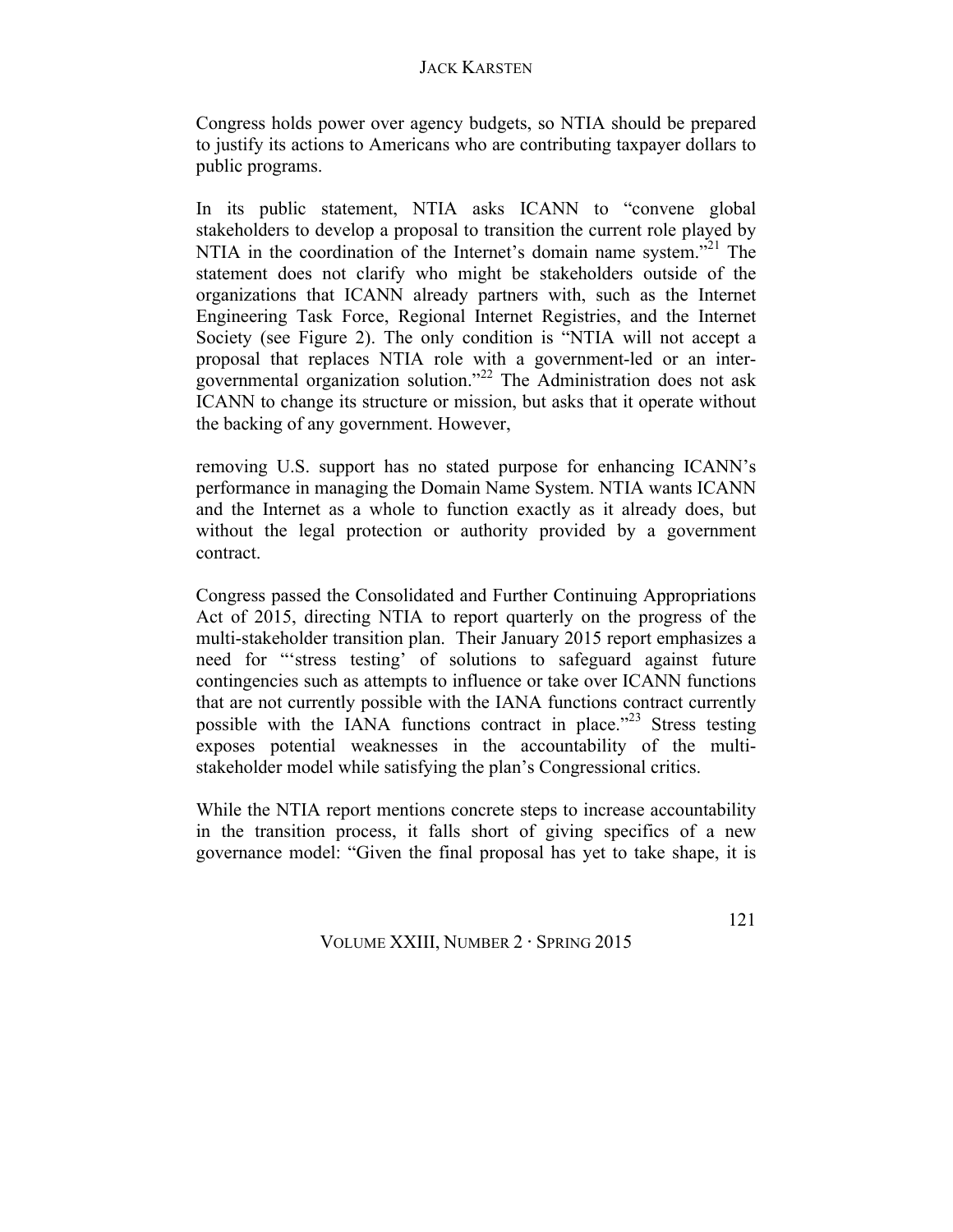

premature at this time to outline the specific steps of NTIA's assessment. The community processes used to develop their proposal may also

Figure 2: List of Organizations Advising IANA Transition<sup>24</sup>

influence the work NTIA will need to undertake."<sup>25</sup> While NTIA lists its requirements for an acceptable proposal, it does not offer any response

122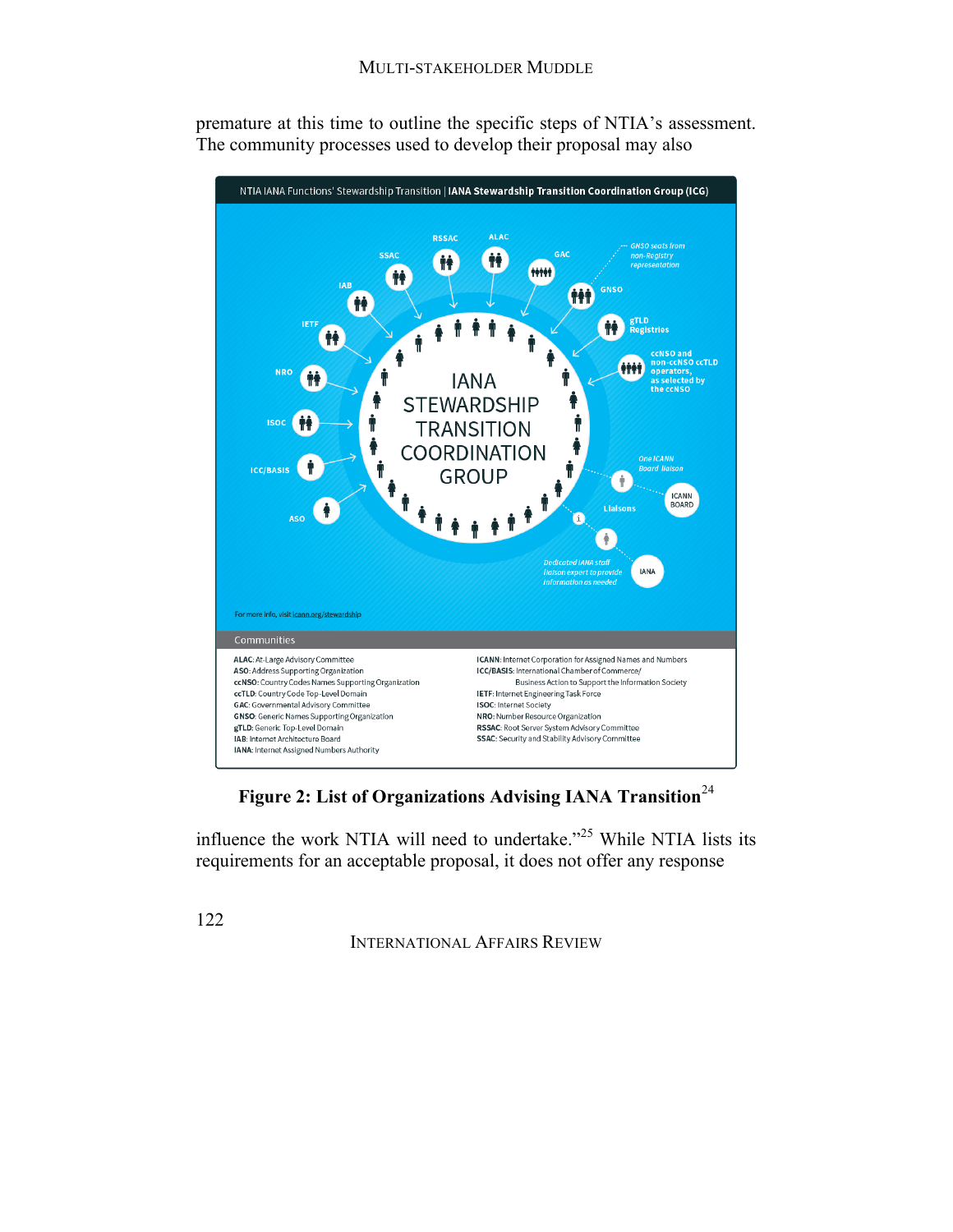from ICANN. The views of ICANN will be especially important since it will eventually participate in the multi-stakeholder model. In future reports, NTIA should summarize proposals put forth by ICANN members in order to give Congress a better idea of their content. The process of developing a proposal should be just as transparent as the governance model it describes.

The time has come for Member States to act decisively to establish a framework of Internet governance. However, until that framework is established, the United States should continue to provide legal protections to ICANN by renewing its contract. Once oversight power is given away, it cannot be recovered if the transfer does not produce the desired results. NTIA must reassure Congress and the American public that proper safeguards are in place to ensure that ICANN will continue to make decisions independently.

## **Conclusion**

Congress must negotiate with NTIA to delay the expiration of its contract with ICANN. Any transfer should occur after a satisfactory governance model has emerged, not vice versa. The proper functioning of the Internet is too important to leave in limbo while Internet stakeholders organize themselves and decide exactly what powers they have. In the meantime, foreign governments could easily act individually to exert control over the process. Even after the establishment of a multi-stakeholder model, there are no guarantees that this body will have the power to repel government encroachment in the future. Renewing the IANA contract will prevent this outcome until stronger safeguards are in place.

There is no guarantee that NTIA will heed the recommendations of Congress; NTIA is an executive branch agency with its own prerogatives that already decided in March 2014 to transfer the IANA contract to a multi-stakeholder body. The plan has the support of several large American technology companies and many foreign governments. A large international bureaucratic apparatus has mobilized to develop a new model for Internet governance. Reversing all of the pieces set in motion is

VOLUME XXIII, NUMBER 2 **·** SPRING 2015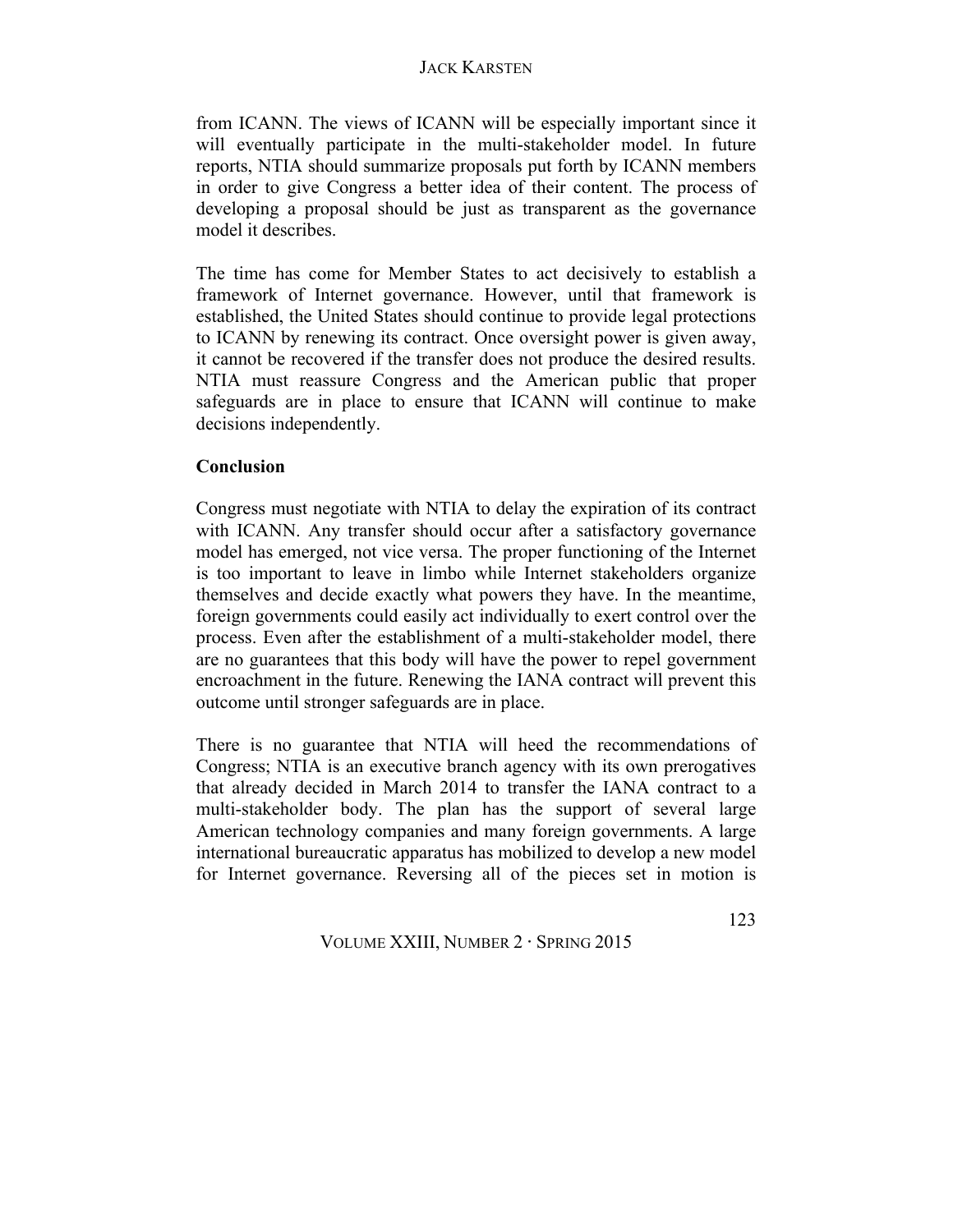beyond the power of any single organization. Congress must weigh in, however, to ensure that American economic and foreign policy interests are represented. Congress cannot unilaterally halt or reverse the changes being made in Internet governance, but it can do its part to shape the discussion.

Once Congress and NTIA have negotiated a delay of the IANA transfer, they should not postpone it a second time for a later date. If NTIA underestimates the preparedness of a multi-stakeholder group, setting a date for the handoff could spark the same debates once more. Rather than focus on deadlines, NTIA should develop a set of criteria that a multistakeholder body must meet in order to oversee the IANA contract. Developing criteria that include proper accountability safeguards will mollify critics of the transfer and will set benchmarks for a nascent multistakeholder body to meet. The transfer of oversight for the IANA functions should follow a transparent process that empowers a new oversight group to take on this responsibility. A multi-stakeholder model of Internet governance is compatible with American economic and political interests as long as it reflects those interests from the beginning.

#### **Endnotes**

fas.org/sgp/crs/misc/R42351.pdf

<u> 1989 - Johann Stein, fransk politik (d. 1989)</u>

 $<sup>9</sup>$  Ibid, 17.</sup>

 $10$  Ibid, 1.

124

<sup>&</sup>lt;sup>1</sup> Walter Isaacson, *The Innovators* (New York, NY: Simon & Schuster, 2014).<br><sup>2</sup> Ross W. Rader, "One History of DNS," 25 April 2001, www.byte.org/one-history-ofdns.pdf

 $3$  Ibid.

<sup>&</sup>lt;sup>4</sup> Julia Charvolen, "GAC Representatives," *ICANN*, 8 March 2015, https://gacweb.icann.org/display/gacweb/GAC+Representatives

 $<sup>5</sup>$  National Telecommunications and Information Administration, "About NTIA,"</sup> http://www.ntia.doc.gov/about

 $^6$ Ibid.

<sup>7</sup> ICANN, https://www.icann.org/sites/default/files/assets/org-chart-1800x1000- 04mar14-en.png<br><sup>8</sup> Lennard G. Kruger, "Internet Governance and the Domain Name System: Issues for

Congress," Congressional Research Service, 6 March 2015, 28,